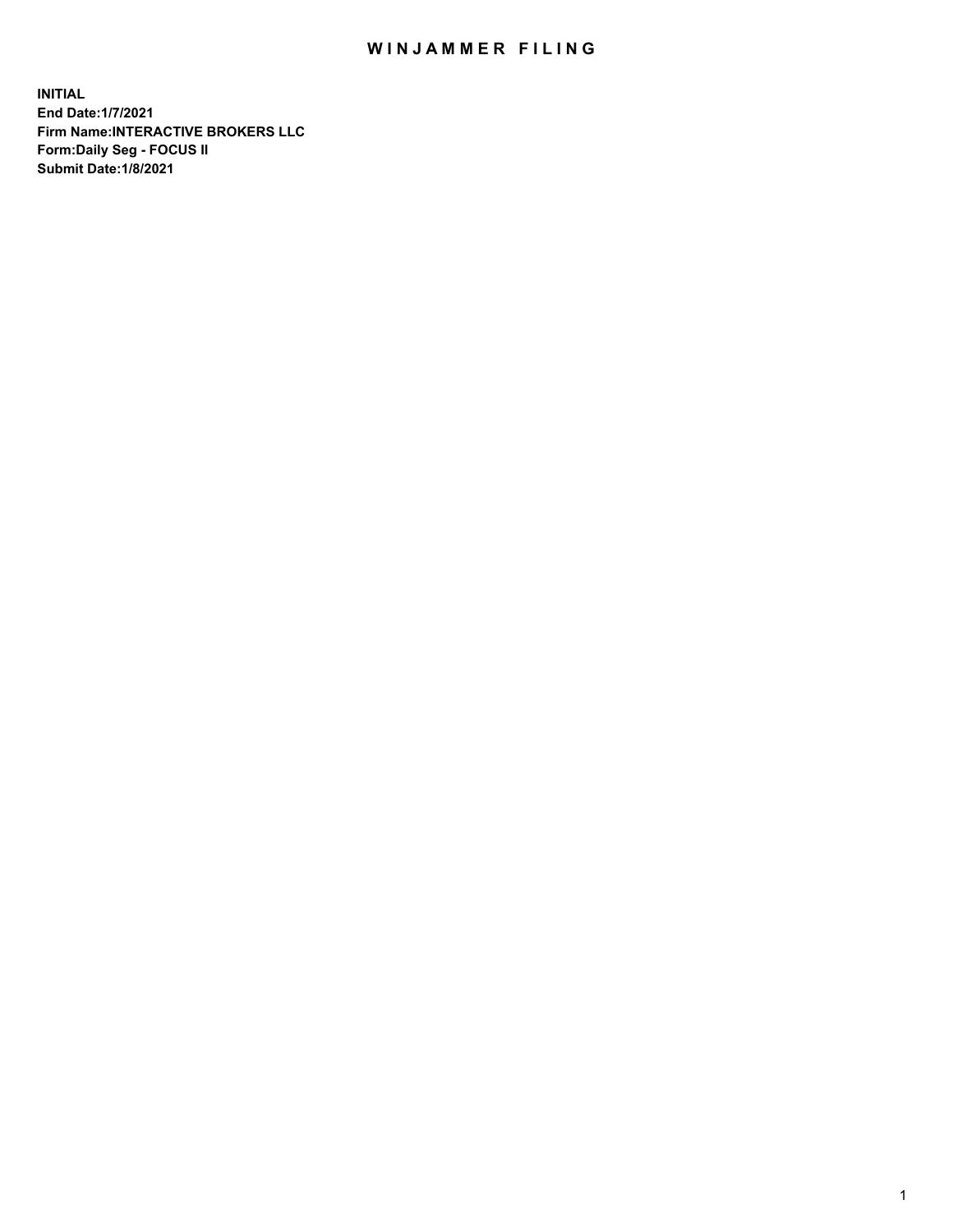**INITIAL End Date:1/7/2021 Firm Name:INTERACTIVE BROKERS LLC Form:Daily Seg - FOCUS II Submit Date:1/8/2021 Daily Segregation - Cover Page**

| Name of Company                                                                                                                                                                                                                                                                                                                | <b>INTERACTIVE BROKERS LLC</b>                                                                  |
|--------------------------------------------------------------------------------------------------------------------------------------------------------------------------------------------------------------------------------------------------------------------------------------------------------------------------------|-------------------------------------------------------------------------------------------------|
| <b>Contact Name</b>                                                                                                                                                                                                                                                                                                            | James Menicucci                                                                                 |
| <b>Contact Phone Number</b>                                                                                                                                                                                                                                                                                                    | 203-618-8085                                                                                    |
| <b>Contact Email Address</b>                                                                                                                                                                                                                                                                                                   | jmenicucci@interactivebrokers.c<br>om                                                           |
| FCM's Customer Segregated Funds Residual Interest Target (choose one):<br>a. Minimum dollar amount: ; or<br>b. Minimum percentage of customer segregated funds required:%; or<br>c. Dollar amount range between: and; or<br>d. Percentage range of customer segregated funds required between:% and%.                          | $\overline{\mathbf{0}}$<br>$\overline{\mathbf{0}}$<br>155,000,000 245,000,000<br>0 <sub>0</sub> |
| FCM's Customer Secured Amount Funds Residual Interest Target (choose one):<br>a. Minimum dollar amount: ; or<br>b. Minimum percentage of customer secured funds required:% ; or<br>c. Dollar amount range between: and; or<br>d. Percentage range of customer secured funds required between:% and%.                           | $\frac{0}{0}$<br>80,000,000 120,000,000<br>0 <sub>0</sub>                                       |
| FCM's Cleared Swaps Customer Collateral Residual Interest Target (choose one):<br>a. Minimum dollar amount: ; or<br>b. Minimum percentage of cleared swaps customer collateral required:% ; or<br>c. Dollar amount range between: and; or<br>d. Percentage range of cleared swaps customer collateral required between:% and%. | $\frac{0}{0}$<br>0 <sub>0</sub><br>0 <sub>0</sub>                                               |

Attach supporting documents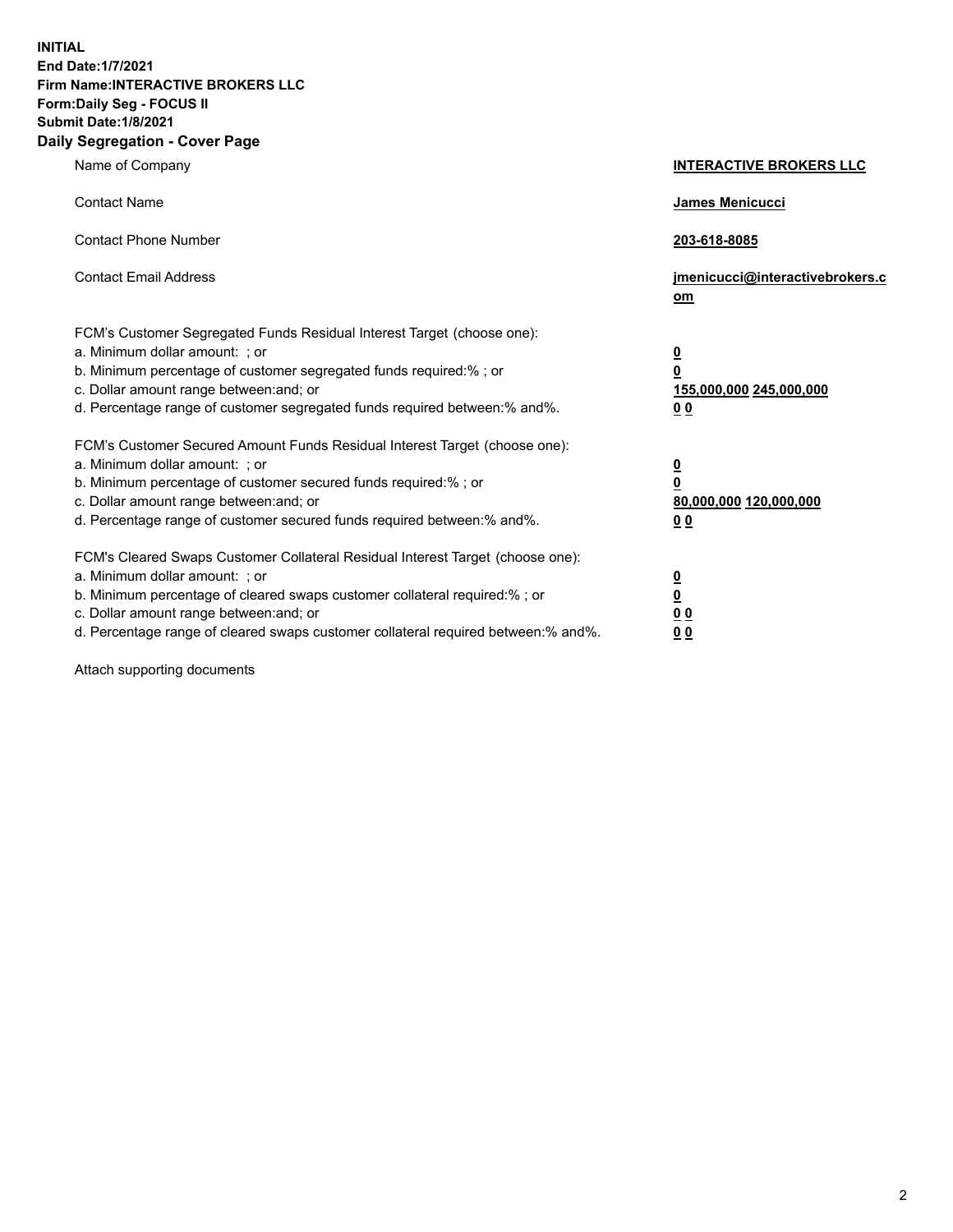## **INITIAL End Date:1/7/2021 Firm Name:INTERACTIVE BROKERS LLC Form:Daily Seg - FOCUS II Submit Date:1/8/2021 Daily Segregation - Secured Amounts**

|     | 2011, Ocgi ogation - Oceanea Anioanita                                                      |                                                |
|-----|---------------------------------------------------------------------------------------------|------------------------------------------------|
|     | Foreign Futures and Foreign Options Secured Amounts                                         |                                                |
|     | Amount required to be set aside pursuant to law, rule or regulation of a foreign            | $0$ [7305]                                     |
|     | government or a rule of a self-regulatory organization authorized thereunder                |                                                |
| 1.  | Net ledger balance - Foreign Futures and Foreign Option Trading - All Customers             |                                                |
|     | A. Cash                                                                                     | 564,991,680 [7315]                             |
|     | B. Securities (at market)                                                                   | $0$ [7317]                                     |
| 2.  | Net unrealized profit (loss) in open futures contracts traded on a foreign board of trade   | 31,694,867 [7325]                              |
| 3.  | Exchange traded options                                                                     |                                                |
|     | a. Market value of open option contracts purchased on a foreign board of trade              | 112,232 [7335]                                 |
|     | b. Market value of open contracts granted (sold) on a foreign board of trade                | -48,881 [7337]                                 |
| 4.  | Net equity (deficit) (add lines 1. 2. and 3.)                                               | 596,749,898 [7345]                             |
| 5.  | Account liquidating to a deficit and account with a debit balances - gross amount           | 30,345 [7351]                                  |
|     | Less: amount offset by customer owned securities                                            | 0 [7352] 30,345 [7354]                         |
| 6.  | Amount required to be set aside as the secured amount - Net Liquidating Equity              | 596,780,243 [7355]                             |
|     | Method (add lines 4 and 5)                                                                  |                                                |
| 7.  | Greater of amount required to be set aside pursuant to foreign jurisdiction (above) or line | 596,780,243 [7360]                             |
|     | 6.                                                                                          |                                                |
|     | FUNDS DEPOSITED IN SEPARATE REGULATION 30.7 ACCOUNTS                                        |                                                |
| 1.  | Cash in banks                                                                               |                                                |
|     | A. Banks located in the United States                                                       | 86,381,335 [7500]                              |
|     | B. Other banks qualified under Regulation 30.7                                              | 0 [7520] 86,381,335 [7530]                     |
| 2.  | Securities                                                                                  |                                                |
|     | A. In safekeeping with banks located in the United States                                   | 449,968,000 [7540]                             |
|     | B. In safekeeping with other banks qualified under Regulation 30.7                          | 0 [7560] 449,968,000 [7570]                    |
| 3.  | Equities with registered futures commission merchants                                       |                                                |
|     | A. Cash                                                                                     | $0$ [7580]                                     |
|     | <b>B.</b> Securities                                                                        | $0$ [7590]                                     |
|     | C. Unrealized gain (loss) on open futures contracts                                         | $0$ [7600]                                     |
|     | D. Value of long option contracts                                                           | $0$ [7610]                                     |
|     | E. Value of short option contracts                                                          | 0 [7615] 0 [7620]                              |
| 4.  | Amounts held by clearing organizations of foreign boards of trade                           |                                                |
|     | A. Cash                                                                                     | $Q$ [7640]                                     |
|     | <b>B.</b> Securities                                                                        | $0$ [7650]                                     |
|     | C. Amount due to (from) clearing organization - daily variation                             | $0$ [7660]                                     |
|     | D. Value of long option contracts                                                           | $0$ [7670]                                     |
|     | E. Value of short option contracts                                                          | 0 [7675] 0 [7680]                              |
| 5.  | Amounts held by members of foreign boards of trade                                          |                                                |
|     | A. Cash                                                                                     | 150,880,268 [7700]                             |
|     | <b>B.</b> Securities                                                                        | $0$ [7710]                                     |
|     | C. Unrealized gain (loss) on open futures contracts                                         | 36,176,225 [7720]                              |
|     | D. Value of long option contracts                                                           | <u>112,232</u> [7730]                          |
|     | E. Value of short option contracts                                                          | <mark>-48,881</mark> [7735] 187,119,844 [7740] |
| 6.  | Amounts with other depositories designated by a foreign board of trade                      | $0$ [7760]                                     |
| 7.  | Segregated funds on hand                                                                    | $0$ [7765]                                     |
| 8.  | Total funds in separate section 30.7 accounts                                               | 723,469,179 [7770]                             |
| 9.  | Excess (deficiency) Set Aside for Secured Amount (subtract line 7 Secured Statement         | 126,688,936 [7380]                             |
|     | Page 1 from Line 8)                                                                         |                                                |
| 10. | Management Target Amount for Excess funds in separate section 30.7 accounts                 | 80,000,000 [7780]                              |
| 11. | Excess (deficiency) funds in separate 30.7 accounts over (under) Management Target          | 46,688,936 [7785]                              |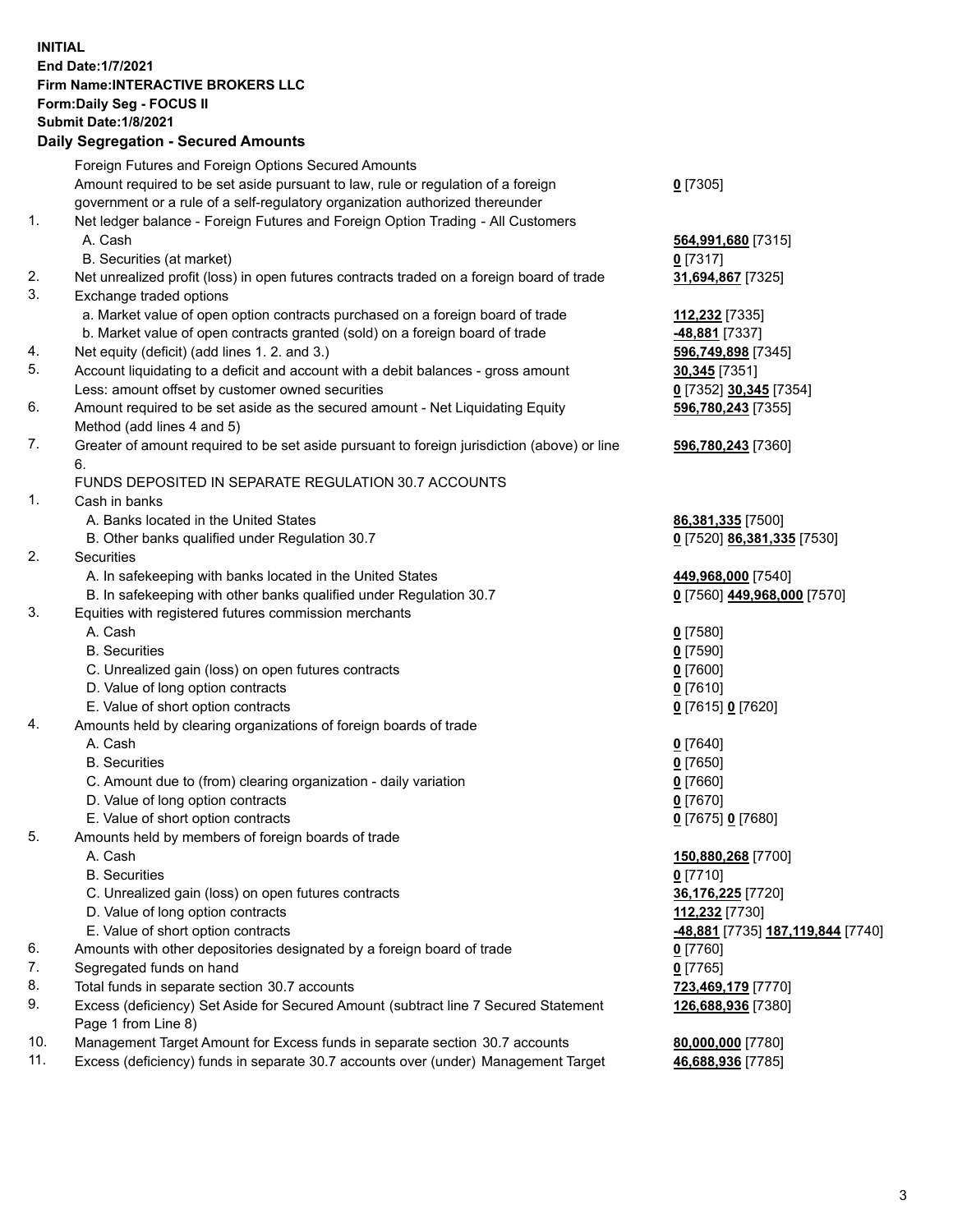**INITIAL End Date:1/7/2021 Firm Name:INTERACTIVE BROKERS LLC Form:Daily Seg - FOCUS II Submit Date:1/8/2021 Daily Segregation - Segregation Statement** SEGREGATION REQUIREMENTS(Section 4d(2) of the CEAct) 1. Net ledger balance A. Cash **5,558,094,814** [7010] B. Securities (at market) **0** [7020] 2. Net unrealized profit (loss) in open futures contracts traded on a contract market **534,279,037** [7030] 3. Exchange traded options A. Add market value of open option contracts purchased on a contract market **286,849,577** [7032] B. Deduct market value of open option contracts granted (sold) on a contract market **-235,247,830** [7033] 4. Net equity (deficit) (add lines 1, 2 and 3) **6,143,975,598** [7040] 5. Accounts liquidating to a deficit and accounts with debit balances - gross amount **5,229,636** [7045] Less: amount offset by customer securities **0** [7047] **5,229,636** [7050] 6. Amount required to be segregated (add lines 4 and 5) **6,149,205,234** [7060] FUNDS IN SEGREGATED ACCOUNTS 7. Deposited in segregated funds bank accounts A. Cash **2,127,009,662** [7070] B. Securities representing investments of customers' funds (at market) **2,030,771,810** [7080] C. Securities held for particular customers or option customers in lieu of cash (at market) **0** [7090] 8. Margins on deposit with derivatives clearing organizations of contract markets A. Cash **3,845,896** [7100] B. Securities representing investments of customers' funds (at market) **2,116,086,399** [7110] C. Securities held for particular customers or option customers in lieu of cash (at market) **0** [7120] 9. Net settlement from (to) derivatives clearing organizations of contract markets **13,196,163** [7130] 10. Exchange traded options A. Value of open long option contracts **286,619,491** [7132] B. Value of open short option contracts **-235,211,822** [7133] 11. Net equities with other FCMs A. Net liquidating equity **0** [7140] B. Securities representing investments of customers' funds (at market) **0** [7160] C. Securities held for particular customers or option customers in lieu of cash (at market) **0** [7170] 12. Segregated funds on hand **0** [7150] 13. Total amount in segregation (add lines 7 through 12) **6,342,317,599** [7180] 14. Excess (deficiency) funds in segregation (subtract line 6 from line 13) **193,112,365** [7190] 15. Management Target Amount for Excess funds in segregation **155,000,000** [7194] 16. Excess (deficiency) funds in segregation over (under) Management Target Amount **38,112,365** [7198]

Excess